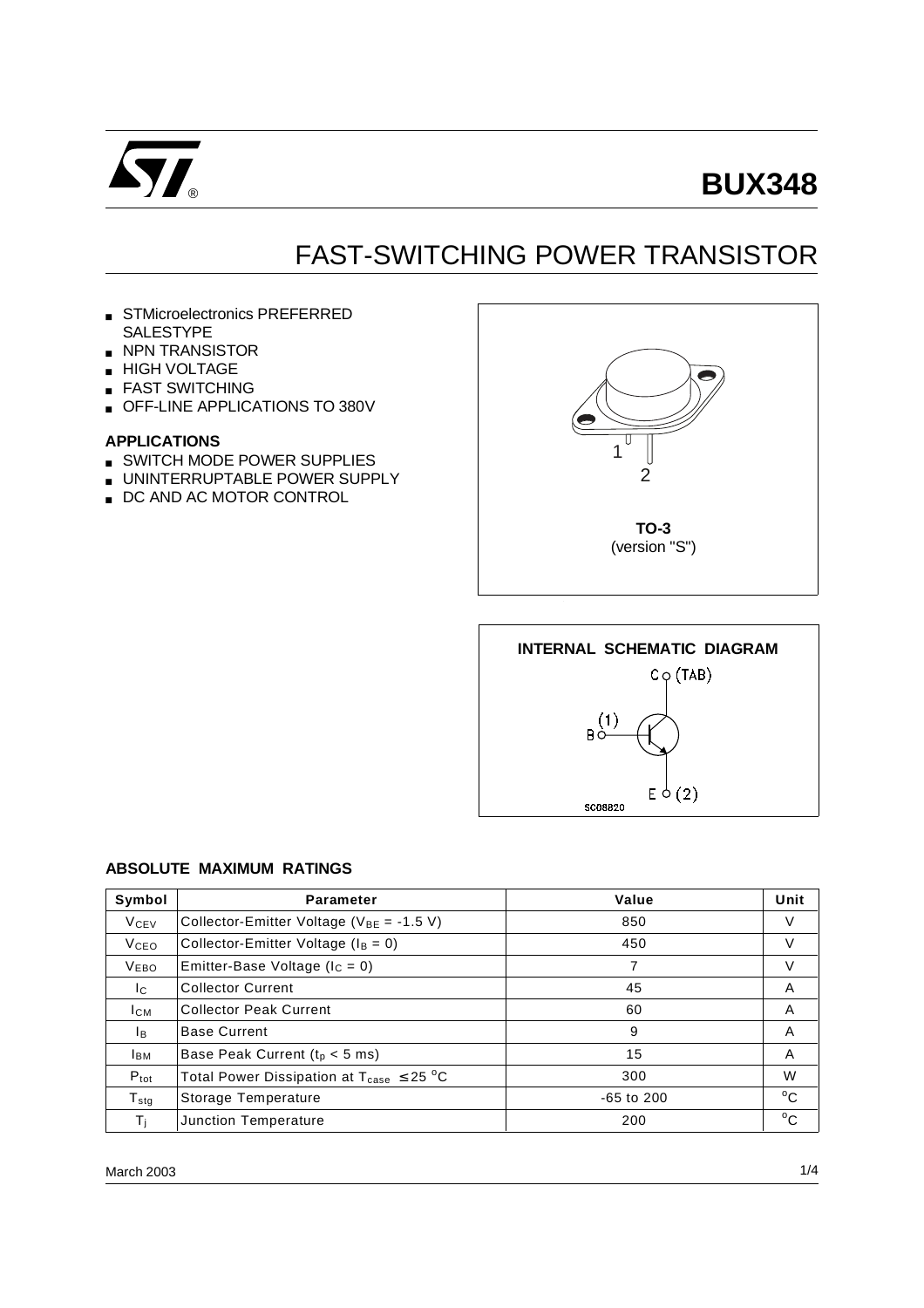### **THERMAL DATA**

| K <sub>thi-case</sub> | Thermal Resistance Junction-case | Max | 0.58 | $\rm ^{o}C/W$ |
|-----------------------|----------------------------------|-----|------|---------------|
|                       |                                  |     |      |               |

### **ELECTRICAL CHARACTERISTICS**  $(T_{\text{case}} = 25 \text{ °C}$  unless otherwise specified)

| Symbol           | Parameter                                                     | <b>Test Conditions</b>                                                                    | Min. | Typ.        | Max.       | Unit        |
|------------------|---------------------------------------------------------------|-------------------------------------------------------------------------------------------|------|-------------|------------|-------------|
| <b>ICER</b>      | Collector Cut-off<br>Current ( $R_{BE}$ = 10 $\Omega$ )       | $VCF = VCFV$<br>$T_c = 100 °C$<br>$V_{CE} = V_{CEV}$                                      |      |             | 0.4<br>2   | mA<br>mA    |
| I <sub>CEV</sub> | Collector Cut-off<br>Current<br>$(V_{BE} = -1.5V)$            | $V_{CF} = V_{CFV}$<br>$T_c = 100 °C$<br>$V_{CF} = V_{CFV}$                                |      |             | 0.4<br>2   | mA<br>mA    |
| <b>LEBO</b>      | <b>Emitter Cut-off</b><br>Current $(lC = 0)$                  | $V_{EB} = 5 V$                                                                            |      |             | 2          | mA          |
| $VCEO(sus)*$     | Collector-Emitter<br><b>Sustaining Voltage</b><br>$(I_B = 0)$ | $c = 0.2 A$<br>$L = 25$ mH                                                                | 450  |             |            | $\vee$      |
| <b>VEBO</b>      | Emitter-Base Voltage<br>$I_{\rm C} = 0$                       | $I_E = 100$ mA                                                                            | 7    |             |            | $\vee$      |
| $VCE(sat)*$      | Collector-Emitter<br><b>Saturation Voltage</b>                | $I_C = 30 A$<br>$I_B = 6 A$<br>$T_i = 100 °C$<br>$c = 30 A$<br>$I_B = 6 A$                |      | 0.7<br>1.35 | 0.9<br>2   | $\vee$<br>V |
| $VBE(sat)*$      | Base-Emitter<br><b>Saturation Voltage</b>                     | $I_{C} = 30 A$<br>$I_B = 6 A$<br>$T_i = 100 °C$<br>$I_{C} = 30 A$<br>$I_B = 6 A$          |      | 1.12<br>1.1 | 1.5<br>1.5 | $\vee$<br>V |
| $di_C/dt$        | Rated of Rise on-state<br><b>Collector Current</b>            | $V_{\text{CC}} = 300V$<br>$R_C = 0$<br>$I_{B1} = 9 A$<br>$T_i = 100 °C$<br>$t_p = 3\mu s$ | 125  | 250         |            | $A/\mu s$   |
| $VCE(3\mu s)*$   | Collector-Emitter<br>Dynamic Voltage                          | $V_{CC} = 300V$<br>$I_{B1} = 9 A$<br>$T_i = 100 °C$<br>$R_C = 10 \Omega$                  |      | 4.4         | 8          | $\vee$      |
| $VCE(5\mu s)*$   | Collector-Emitter<br>Dynamic Voltage                          | $V_{\text{CC}} = 300V$<br>$I_{B1} = 9 A$<br>$T_i = 100 °C$<br>$R_C = 10 \Omega$           |      | 2.3         | 4          | $\vee$      |

### INDUCTIVE LOAD

| Symbol                     | <b>Parameter</b>                                               | <b>Test Conditions</b>                                                                  |                                                                             | Min. | Typ.                 | Max.              | Unit           |
|----------------------------|----------------------------------------------------------------|-----------------------------------------------------------------------------------------|-----------------------------------------------------------------------------|------|----------------------|-------------------|----------------|
| $t_{\rm s}$<br>tŧ<br>$t_c$ | Storage Time<br><b>Fall Time</b><br><b>Crossover Time</b>      | $V_{CC}$ = 50 V<br>$c = 30 A$<br>$V_{BB} = -5 V$<br>$R_{BB} = 0.4 \Omega$               | $V_{Clamp} = 450 V$<br>$I_{B1} = 6 A$<br>$L_c = 80 \mu H$<br>$T_i = 100 °C$ |      | 2.75<br>0.12<br>0.44 | 4.5<br>0.4<br>0.7 | μs<br>μs<br>μs |
| <b>V</b> <sub>CEW</sub>    | Maximum Collector<br><b>Emitter Voltage</b><br>without Snubber | $V_{CC} = 50 V$<br>$V_{BB} = -5 V$<br>$\mathsf{L}_\mathsf{C} = 55$ µH<br>$T_i = 125 °C$ | $I_{CWoff}$ = 45 A<br>$I_{B1} = 6 A$<br>$R_{BB} = 0.4 \Omega$               | 450  |                      |                   |                |

 $*$  Pulsed : Pulse duration = 300 ms, duty cycle = 2%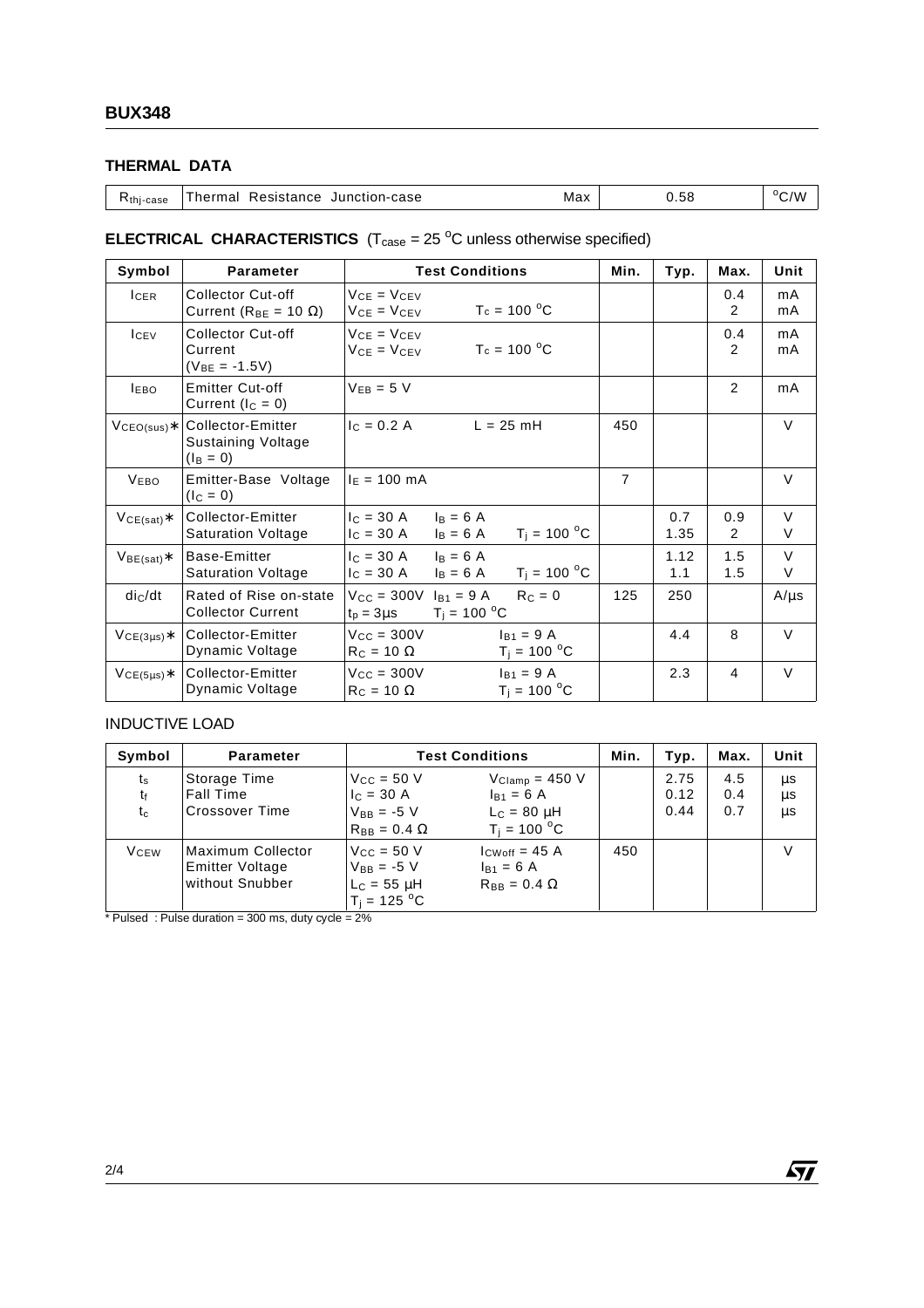| DIM.        | mm    |      |       | inch  |      |       |  |
|-------------|-------|------|-------|-------|------|-------|--|
|             | MIN.  | TYP. | MAX.  | MIN.  | TYP. | MAX.  |  |
| A           | 11.00 |      | 13.10 | 0.433 |      | 0.516 |  |
| $\sf B$     | 1.47  |      | 1.60  | 0.058 |      | 0.063 |  |
| $\mathsf C$ | 1.50  |      | 1.65  | 0.059 |      | 0.065 |  |
| D           | 8.32  |      | 8.92  | 0.327 |      | 0.351 |  |
| $\mathsf E$ | 19.00 |      | 20.00 | 0.748 |      | 0.787 |  |
| G           | 10.70 |      | 11.10 | 0.421 |      | 0.437 |  |
| N           | 16.50 |      | 17.20 | 0.649 |      | 0.677 |  |
| ${\sf P}$   | 25.00 |      | 26.00 | 0.984 |      | 1.023 |  |
| ${\sf R}$   | 4.00  |      | 4.09  | 0.157 |      | 0.161 |  |
| $\mathsf U$ | 38.50 |      | 39.30 | 1.515 |      | 1.547 |  |
| $\mathsf V$ | 30.00 |      | 30.30 | 1.187 |      | 1.193 |  |

## **TO-3 (version S) MECHANICAL DATA**